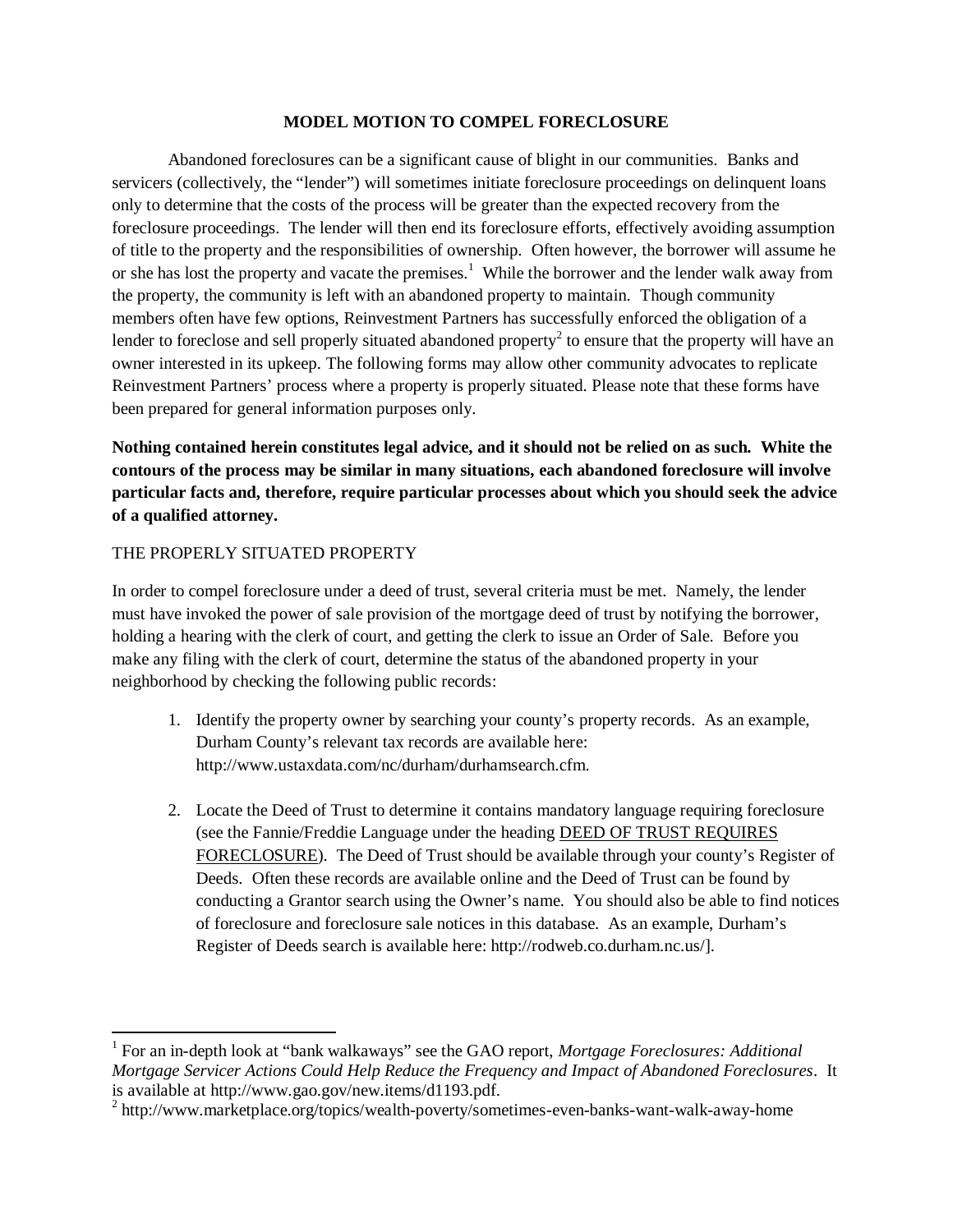3. The lender may not be able to foreclose because of a stay instituted in the borrower's bankruptcy proceeding. Bankruptcy records are public and available for a small fee through the PACER records system. You can register for a PACER account and search these records here: http://www.pacer.gov/reg\_pacer.html.

## THE BASIC PROCESS

If, after reviewing this information, you believe the lender has invoked the power of sale in the deed of trust and the property is not subject to a bankruptcy stay, the following documents can serve as a resource as you work through the process. A few instructions on how to use the documents:

- 1. There are four separate documents below: (1) a sample motion to compel foreclosure, (2) a sample hearing notice, (3) a sample order, and (4) a sample certificate of service. These samples should provide forms for most of the documents that the clerk of court will request.
- 2. The documents are in fill-in-the-blank format. The blanks are meant to point you in the right direction and guide you to the kinds of information the clerk will find relevant. Not every blank is required or necessarily applicable to your situation, nor would filling the blanks provide an exhaustive list of relevant information, particularly regarding your standing to bring the case. Please fill in, or in some instances delete, these blanks as you may find necessary.
- 3. Text that is underlined and in brackets is variable from case to case, while non-underlined text relates to information likely necessary to a successful petition.
- 4. Some of the blanks ask for an attorney's name or bar number. Though we recommend you consult an attorney to guide you through the process, hiring or consulting an attorney may not be required for the submission of such form if you feel capable of understanding and filing the action yourself.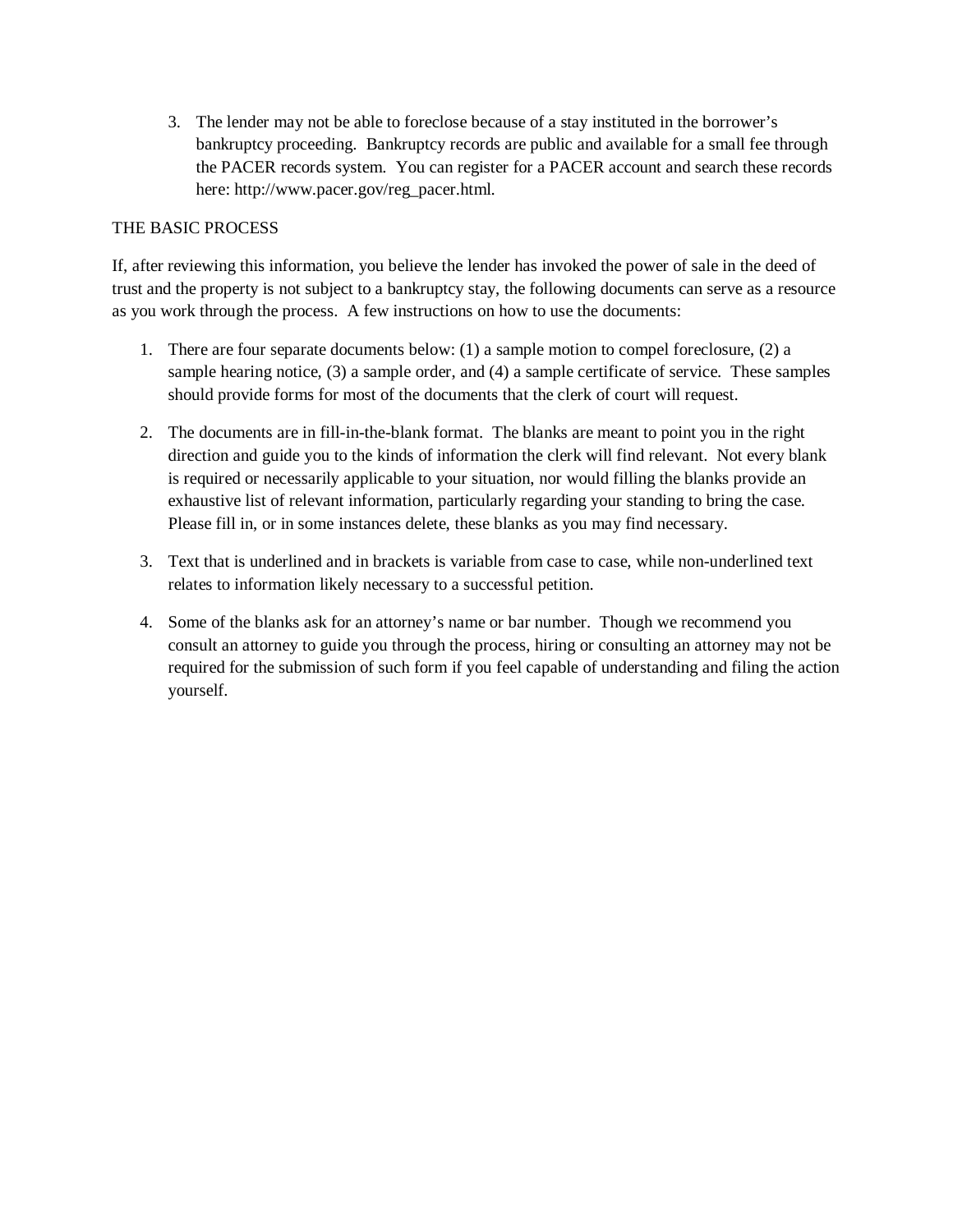|                                                                      | IN THE GENERAL COURT OF JUSTICE                                                                                                                                                      |
|----------------------------------------------------------------------|--------------------------------------------------------------------------------------------------------------------------------------------------------------------------------------|
|                                                                      | SUPERIOR COURT DIVISION                                                                                                                                                              |
|                                                                      | <b>BEFORE THE CLERK</b>                                                                                                                                                              |
|                                                                      | f 1 SP f                                                                                                                                                                             |
|                                                                      | <b>MOTION TO FORCE</b>                                                                                                                                                               |
|                                                                      | <b>FORECLOSURE</b>                                                                                                                                                                   |
|                                                                      | <b>AND BRIEF IN</b>                                                                                                                                                                  |
| in Book $[\_\_\_\]$ , Page $[\_\_\_\]$ , $[\_\_\]$ County Registry ) | <b>SUPPORT</b>                                                                                                                                                                       |
|                                                                      | Foreclosure of Real Property Under Deed of Trust<br>From [Owner's name], in the original amount of<br>$\lceil \cdot \rceil$ , dated $\lceil \cdot \rceil$ , 20 $\lceil$ and recorded |

TO: The Honorable Clerk of Court of [\_\_\_\_\_\_\_\_\_\_\_] County

NOW COMES the Movant, [Name of Movant], under the above captioned Deed of Trust (the "Deed of Trust") and respectfully shows the court:

### HISTORY OF THE CASE

- 1. The property that is the subject of this matter is commonly known as [Address of Property] (the "Property"). [Name of the Property's owner], (the "Owner") owned the property subject to the Deed of Trust and resided therein until approximately [Month & Year].
- 2. The Lender sent the Property Owner a Notice of Foreclosure on [Month] [Day, Year].
- 3. The Lender sent the Property Owner a Notice of Hearing on [Month] [Day, Year].
- 4. On [Month] [Day, Year] [Name of (Assistant) Clerk of Superior Court], (Assistant) Clerk of Superior Court heard this cause and issued an Order of Sale finding that the Substitute Trustee could sell the property under the terms of the Deed of Trust and conduct a foreclosure sale in accordance with applicable law.
- 5. [The Notice of Sale was published on [Month] [Day, Year] setting a sale date for [Month] [Day, Year]].
- 6. [The sale was postponed until [Month] [Day, Year].

 $\overline{\phantom{a}}$ 

- 7. The Property has been vacant and abandoned since approximately [Month & Year].
- 8. [If the Owner has received a Discharge of Debt through a Chapter 7 bankruptcy, list the date of the discharge<sup>4</sup> here].
- 9. [Describe the history of Substitute Trustee's involvement with the matter. The Substitute Trustee is the party who filed the foreclosure action under the Deed of Trust].

<sup>&</sup>lt;sup>3</sup> Please insert the Special Proceeding number brought by the Substitute Trustee. The Clerk of Court may be able to provide this case number.

<sup>&</sup>lt;sup>4</sup> Sample language: [On [Month] [Day, Year], [Owner's full name], named in the above captioned matter, received a Discharge of Debts in his Chapter 7 bankruptcy case. The case number is [##-#####].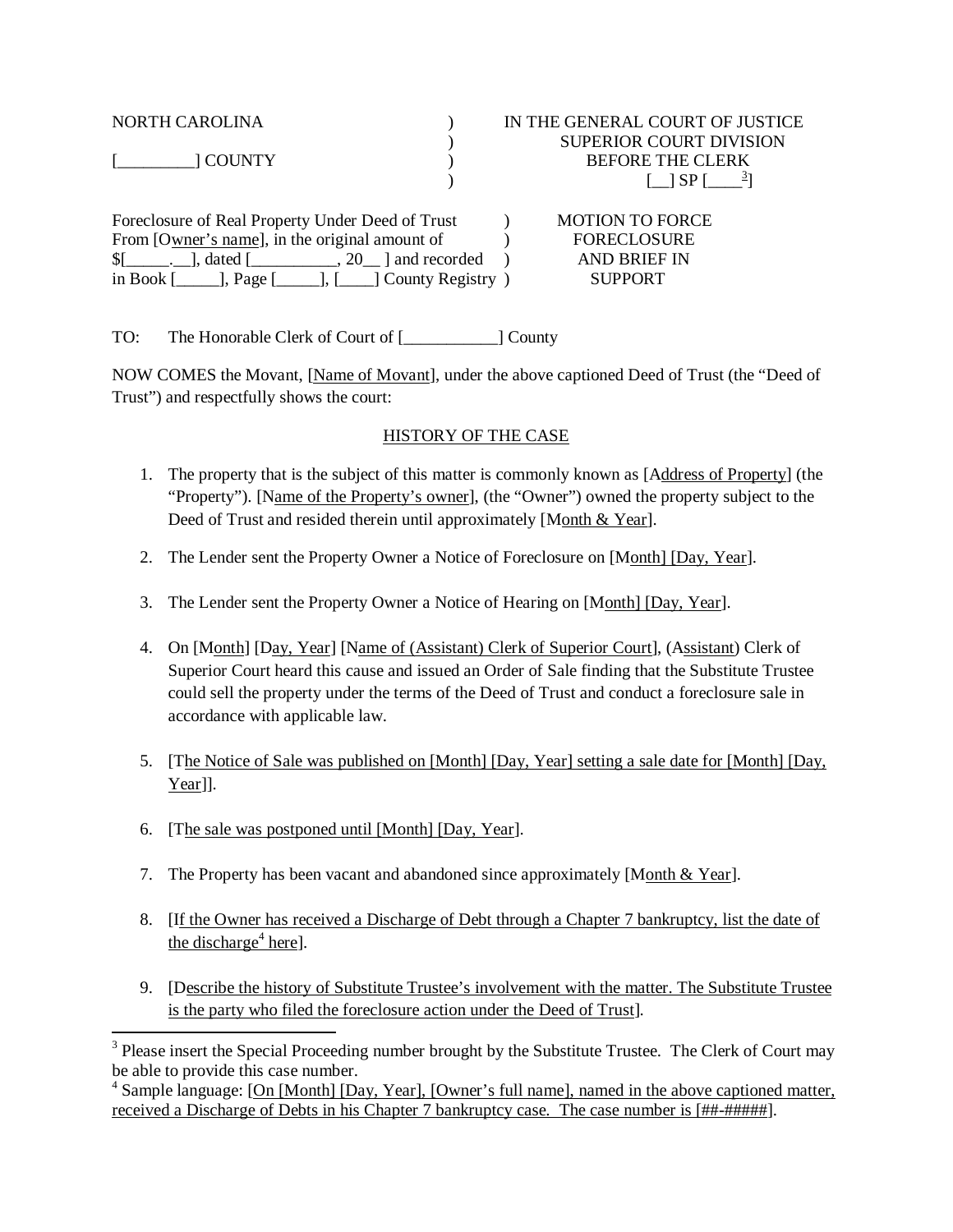- 10. [The most recent Notice of Foreclosure Sale set a sale date for this matter on [Month] [Day, Year].
- 11. [A Notice of Postponement was filed on [Month] [Day, Year], postponing the sale until [Month] [Day, Year] at [\_\_\_\_\_\_\_AM/PM]].
- 12. No sale was held on [Month] [Day, Year], or at any time following that date. [Note that: "Pursuant to N.C.G.S.A. § 45-21.21(d), the sale cannot be postponed to more than 90 days past the original sale date."]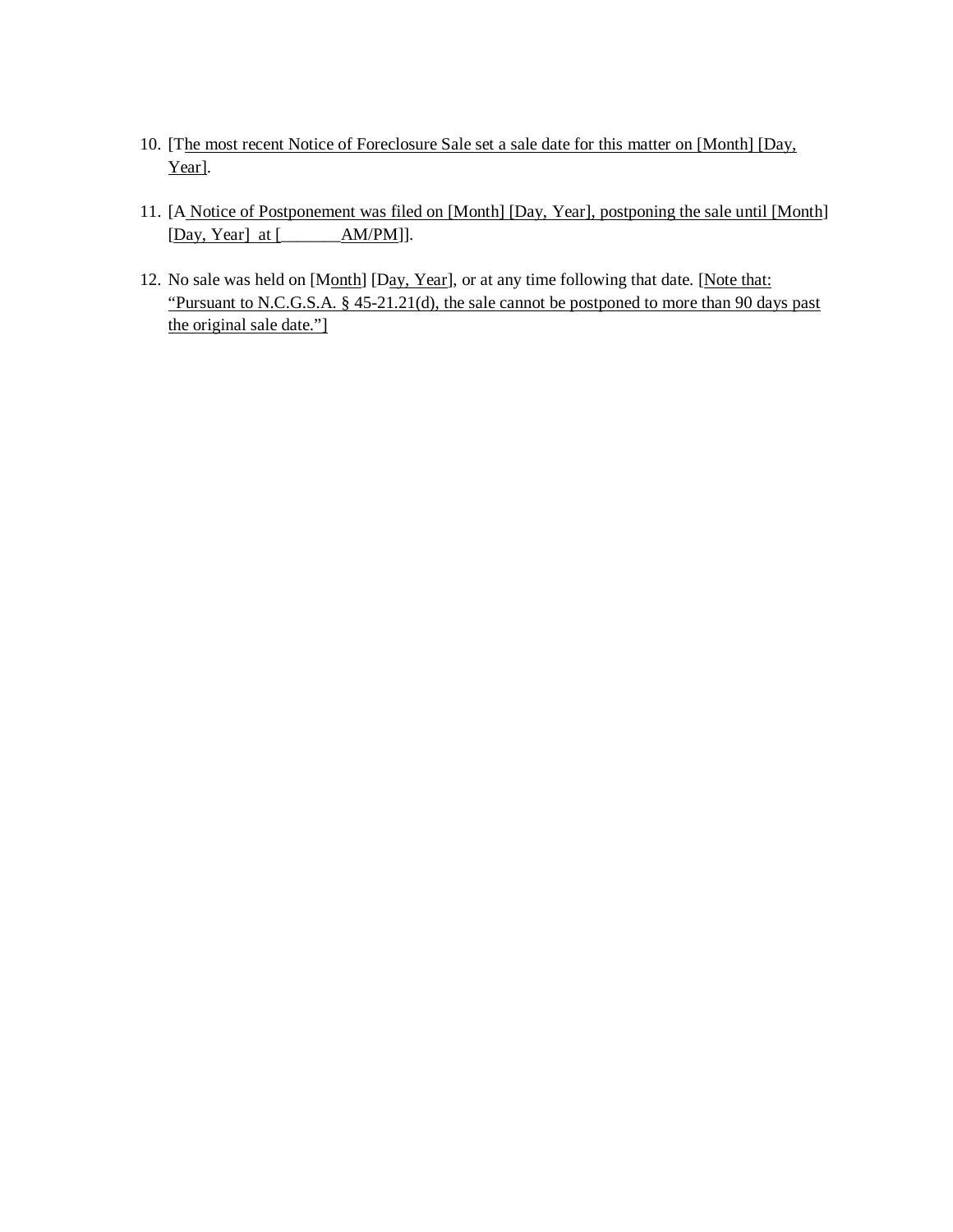## STANDING OF [NAME OF MOVANT] TO BRING MOTION<sup>5</sup>

- 1. [Name of Movant] is [include a brief description of the Movant. For instance, if the Movant is a 501(c)(3) nonprofit agency, describe the agency's purpose and mission statement].
- 2. [Movant] is located at [Movant's address]. [Movant] is located [describe the distance from the Property, *e.g. "exactly one block west from the Property"*].
- 3. [If the Movant is active within the particular neighborhood as the Property, describe this involvement here].
- 4. [If the Movant has invested in the revitalization on the neighborhood or community, please describe that involvement here, using the following format: To date, [Movant] has invested significantly in the revitalization of the [neighborhood / community] by redeveloping or currently redeveloping [list any properties being developed].
- 5. [List any grants or endowments that Movant has received to revitalize the community].
- 6. [Movant] also has a vested interest in the safety of its [employees / members / family] in the [neighborhood / community].
- 7. [List any other ways the Property's condition has harmed you, such as through decreased property values, increased crime, or even just by being an eyesore].
- 8. Based on the totality of the factors listed above, [Movant] prays this Court to find that [Movant] has standing to bring the instant Motion.

 $\overline{\phantom{a}}$ 

 $<sup>5</sup>$  A municipal attorney wishing to compel foreclosure using this form will need to consider the factors</sup> that give the city standing or consider alternative solutions such as a tax foreclosure action or code enforcement proceeding.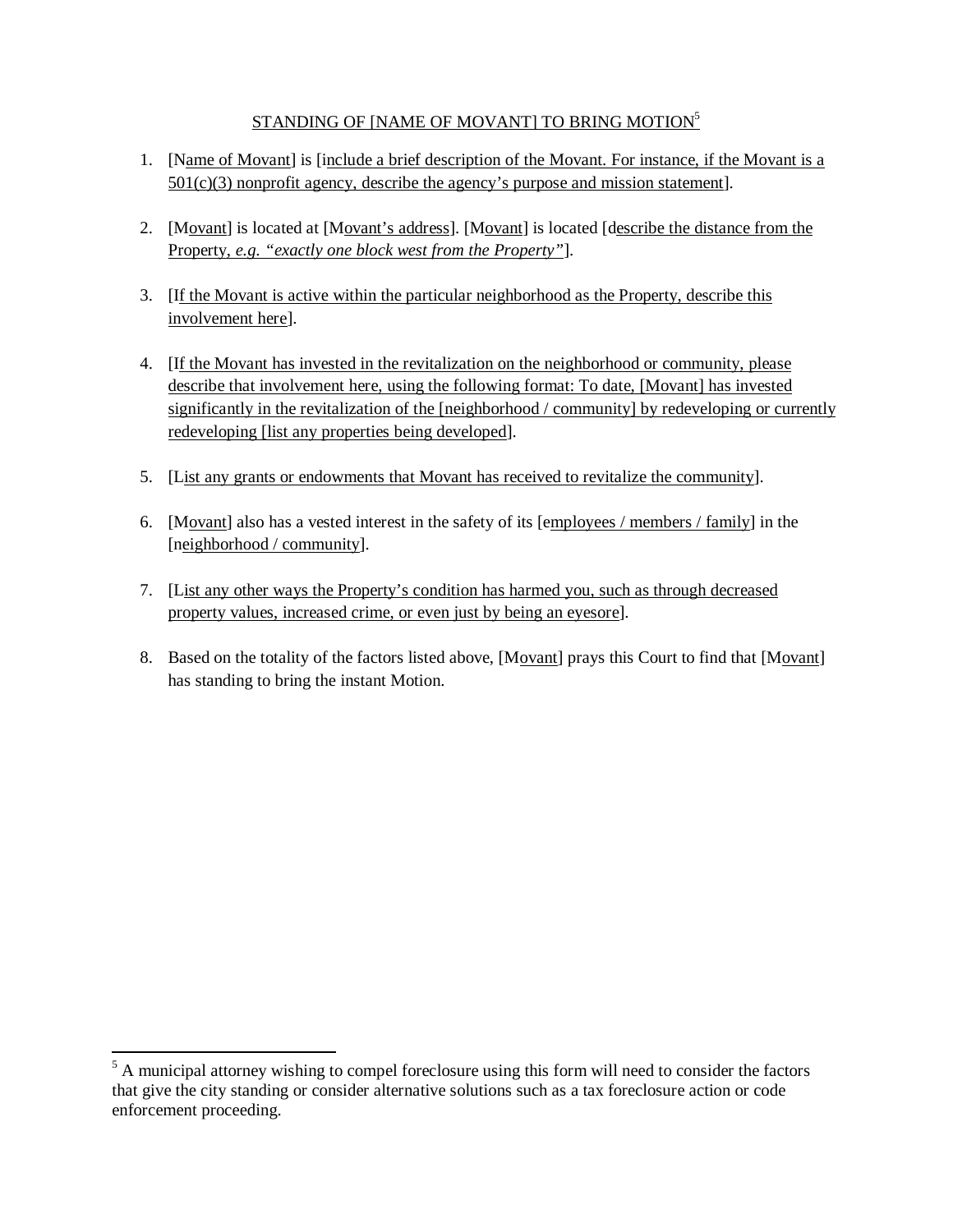# [Address of Property] IS ABANDONED, IN OWNERSHIP LIMBO, AND THREATENS NEIGHBORHOOD SAFETY AND ECONOMIC VALUE

- 1. The Property has remained in an abandoned and boarded state for [length of time].
- 2. The Owner has not maintained the Property since the filing of the Notice of Foreclosure in [Year].
- 3. [Name of institution] is the Substitute Trustee but has taken no action to proceed with the foreclosure since [[Month] [Day, Year] of last action in the foreclosure proceeding].
- 4. The Property is causing community blight as a direct result of the Lender failing to complete the foreclosure sale.
- 5. Loan servicing was transferred from [bank] to [servicer] (collectively the "Lender") during the time period in which the Property has remained abandoned. [This information is highly specific to each individual case. There are no general or universalizable methods of locating this information, but calling the bank listed as the Grantor under the Deed of Trust may be a good place to start].
- 6. [Check for any bankruptcy documents from Owner to see if the Property was included in his or her bankruptcy. If so: Owner included the Property in his or her bankruptcy and has not maintained the Property. It is not economically sound to spend money to maintain a property that is not scheduled for a foreclosure sale, especially when personal liability for the property has been discharged through bankruptcy].
- 7. The Lender has not maintained the property beyond the minimal property preservation required of boarding the windows and possibly winterizing the plumbing system has been completed. It is not economically sound for the Lender to spend money to maintain a property that is not part of its REO portfolio.
- 8. However, despite the economic predicaments of both the Property Owner and the Lender, the neighborhood and community have suffered because of the abandonment and lack of maintenance of the property.
- 9. [Describe deterioration<sup>6</sup> of the Property's physical condition].

 $\overline{\phantom{a}}$ 

10. [Describe any criminal activity or vagrancy at the property. You may be able to find some of the criminal activity from a particular property through your city or county's crime blotter (as an example, Durham's is available in Crime Information at http://www.durhampolice.com). Your local police department may be willing to provide more detailed information over the phone].

<sup>&</sup>lt;sup>6</sup> Sample language describing the deterioration: [The front and back porches are deteriorated and pose a safety risk and nuisance to the neighborhood. Bedding and personal belongings are on the back porch of the Property, indicating the presence of vagrants. The yard is not maintained and is littered with trash including hypodermic needles and other hazardous waste.].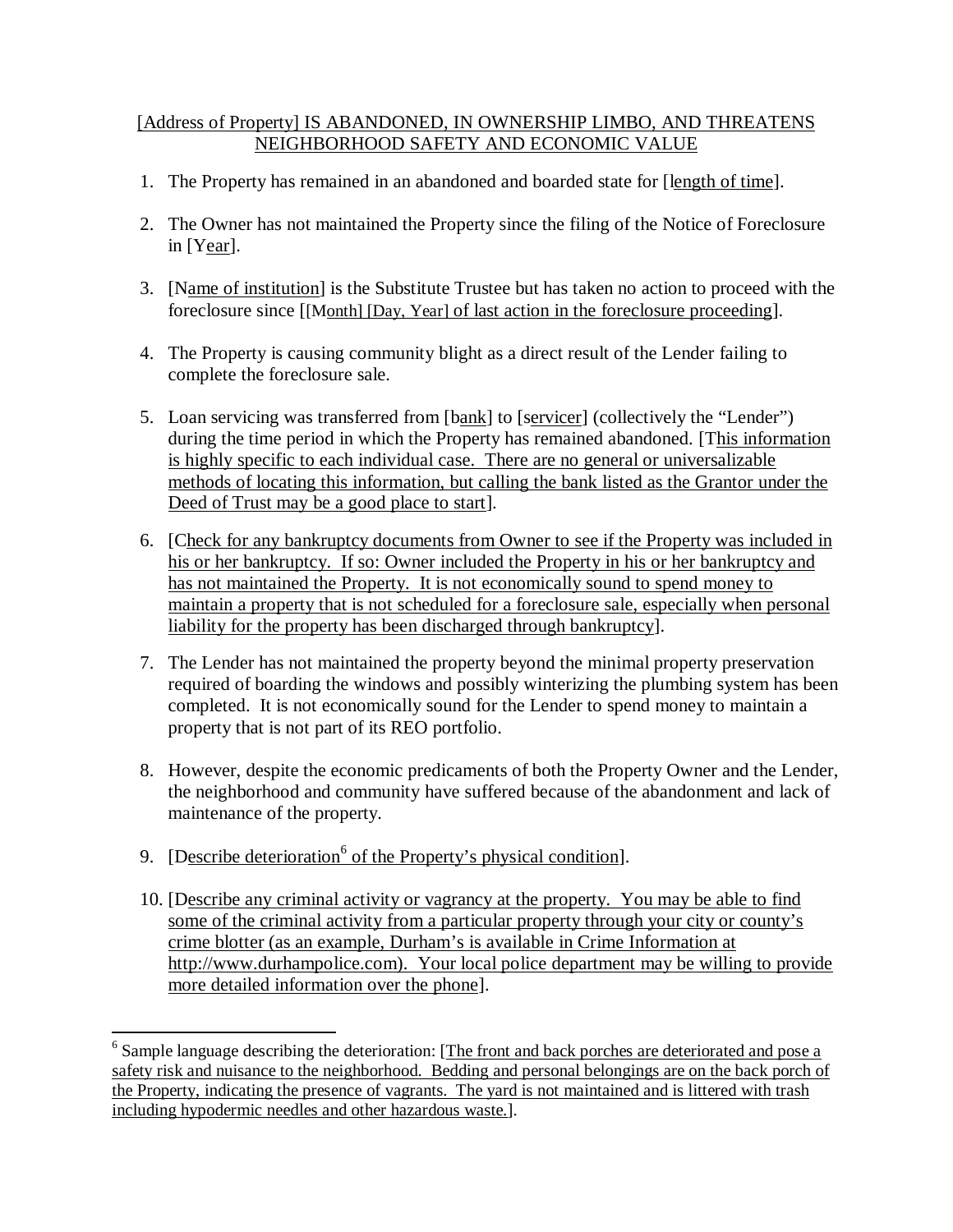- 11. [Describe any litter or waste that is on or around the property].
- 12. [List any code violations on the Property. You can likely get this information by calling your county's inspection department. As an example, Durham County's inspection department's contact information can be found here: http://durhamnc.gov/ich/cb/ccid/Pages/Home.aspx].
- 13. Thus, the condition of the house is threatening the safety of the neighborhood.

## DEED OF TRUST REQUIRES FORECLOSURE

- 1. [page and paragraph number] of the Deed of Trust provides for the disposition of the Property upon the Owner's default and acceleration of the mortgage.
- 2. In pertinent part, the Deed of Trust states that:
	- a. [Should be in all Fannie/Freddie documents:]

If Lender invokes the power of sale, and if it is determined in a hearing held in accordance with Applicable Law that Trustee can proceed to sale, Trustee shall take such action regarding notice of sale and shall give such notices to Borrower and to other persons as Applicable Law may require. After the time required by Applicable Law and after publication of the notice of sale, Trustee, without demand on Borrower, shall sell the Property at public auction to the highest bidder at the time and place and under the terms designated in the notice of sale in one or more parcels and in any order Trustee determines. Lender or its designee may purchase the Property at any sale.

- 3. In the instant case, Lender originally invoked the power of sale in [Month  $& Year$ ] upon the filing of the Notice of Hearing.
- 4. The hearing was held on [Month] [Day, Year] before [official presiding for the Clerk of Court] and the Order of Sale was issued.
- 5. [Note any stays from bankruptcy filings or otherwise].
- 6. [If the Owner filed for bankruptcy: Had the lender intended to forego foreclosing on the property, the Trustee was not required to take any action following the entry of the Automatic Stay].
- 7. [Again, if the owner filed for bankruptcy: However, the Trustee filed a motion for Rendering File Active on [Month] [Day, Year] and noticed the sale for [Month] [Day, Year]].
- 8. [The Notice of Sale set a sale date of [Month] [Day, Year].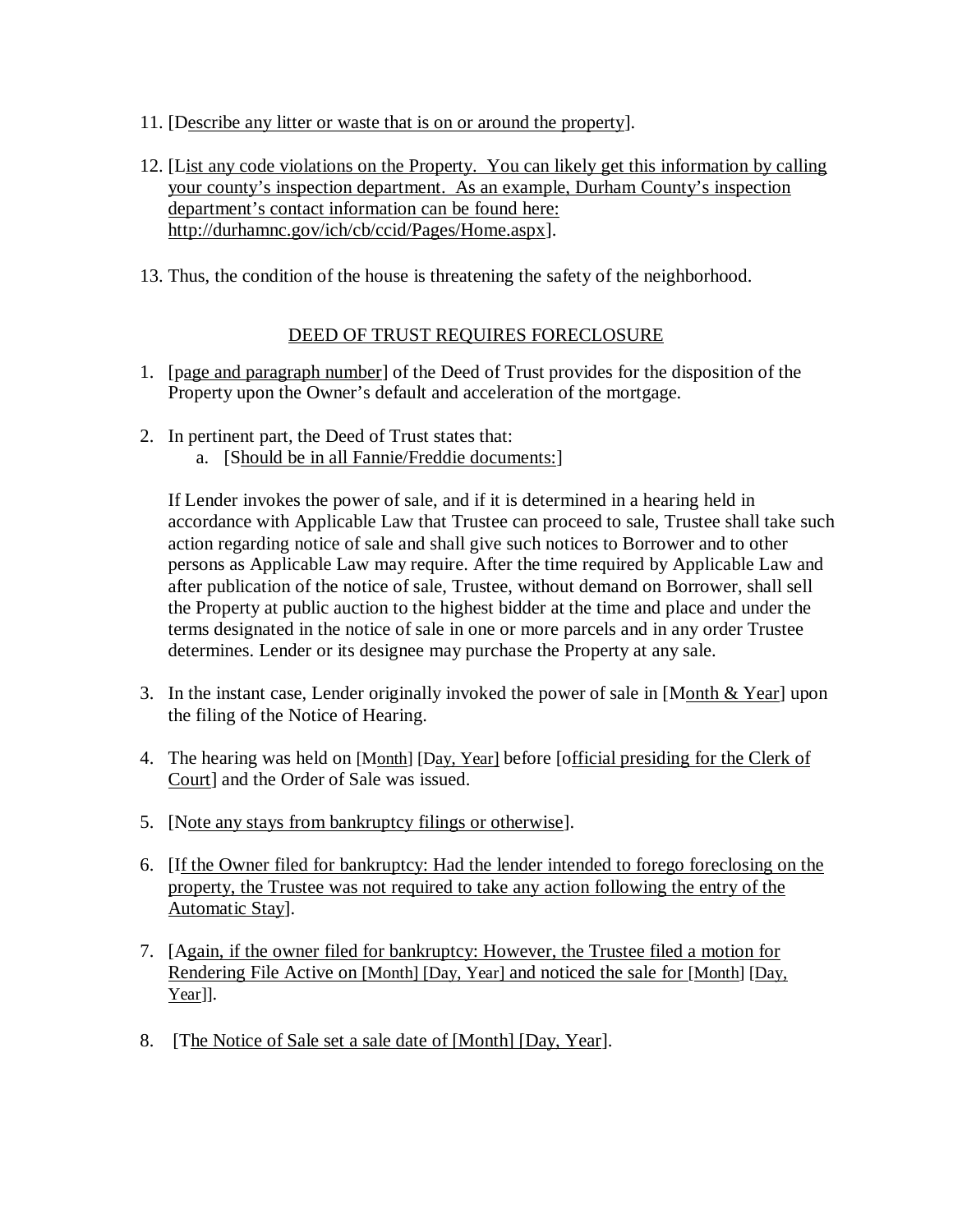- 9. [Note any Notice of Postponements of the sale. If there have been postponements: "Despite the 90 day time limit established by N.C.G.S.A § 45-21.21(d), no sale has been  $held.'$ ].
- 10. Because the Trustee took all necessary steps required by law and the terms of the Deed of Trust to invoke the sale and prosecute the matter at a hearing, the mandatory language of the Deed of Trust requires that the foreclosure process be completed.
- 11. The Deed of Trust mandates that the sale be held which will result in the Property being returned to the Lender for handling through its REO Department or place it in the hands of a new purchaser.
- 12. Thus, requiring foreclosure of the Property will remove it from a state of uncertainty regarding ownership and allow for the minimization of blight to the community.

WHEREFORE, the undersigned moves the Court to grant an order requiring Trustee to complete the foreclosure process on the subject property.

This the [\_\_\_nd/th/st/rd] day of [Month, Year].

[Signature of Attorney or Movant] [Name of Attorney or Movant] [Bar No. of Attorney] [Address of Attorney or Movant] [Phone number of Attorney or Movant]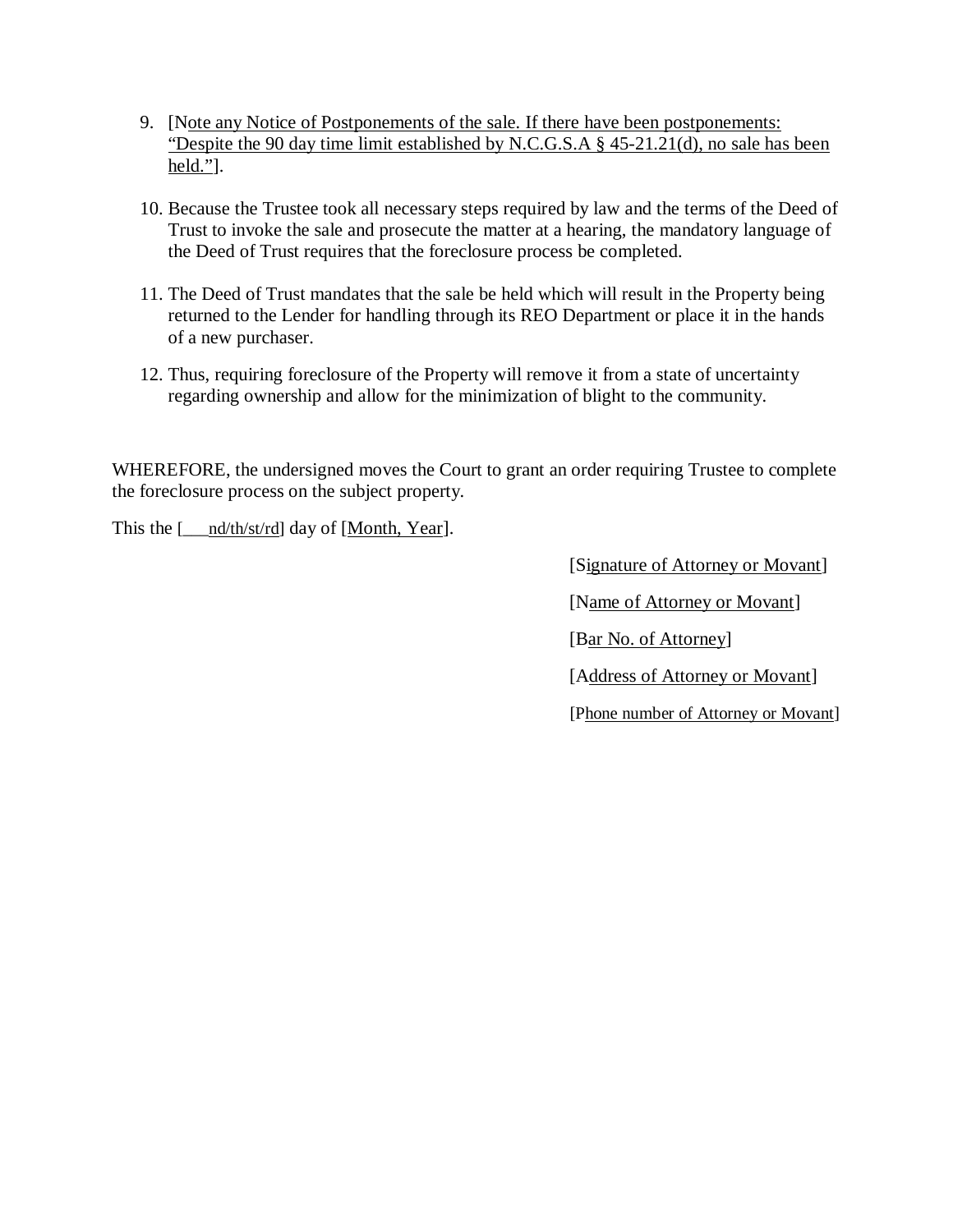# CERTIFICATE OF SERVICE

I, [Name of Filing Attorney for Movant], hereby certify that on [Month] [Day, Year], I served copies of the foregoing Motion to Force Foreclosure and Brief in Support on the following parties by mailing them first class, postage prepaid to the following addresses:

| [List all known addresses of Owner:] | [Name of First Substitute Trustee]          |
|--------------------------------------|---------------------------------------------|
|                                      | <b>Substitute Trustee</b>                   |
|                                      | [Name of Substitute Trustee's Organization] |
|                                      | [Address Line]                              |
|                                      | [Address Line]                              |
|                                      |                                             |
|                                      | [Name of Second Substitute Trustee]         |
|                                      | <b>Substitute Trustee</b>                   |
|                                      | [Name of Substitute Trustee's Organization] |
|                                      | [Address Line]                              |
|                                      | [Address Line]                              |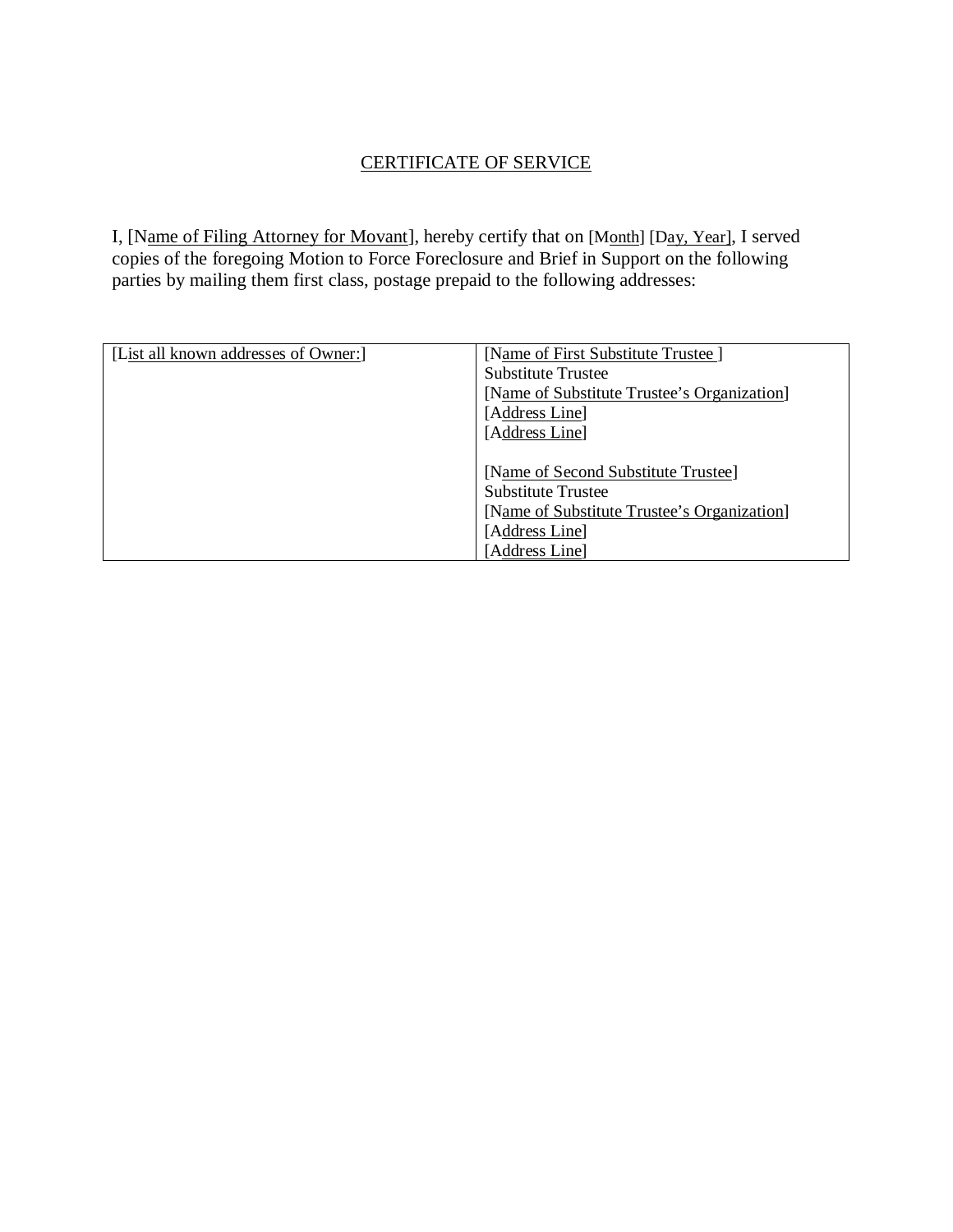| NORTH CAROLINA                                                                                                                                                                                                              | IN THE GENERAL COURT OF JUSTICE                                            |
|-----------------------------------------------------------------------------------------------------------------------------------------------------------------------------------------------------------------------------|----------------------------------------------------------------------------|
|                                                                                                                                                                                                                             | <b>SUPERIOR COURT DIVISION</b>                                             |
| $[$ $[$ $]$ $[$ $[$ $]$ $[$ $[$ $]$ $[$ $[$ $]$ $[$ $[$ $]$ $[$ $[$ $]$ $[$ $]$ $[$ $[$ $]$ $[$ $]$ $[$ $]$ $[$ $]$ $[$ $]$ $[$ $]$ $[$ $]$ $[$ $]$ $[$ $]$ $[$ $]$ $[$ $]$ $[$ $]$ $[$ $]$ $[$ $]$ $[$ $]$ $[$ $]$ $[$ $]$ | <b>BEFORE THE CLERK</b>                                                    |
|                                                                                                                                                                                                                             | $\begin{array}{ccc} \text{I} & \text{I} \text{SPI} & \text{I} \end{array}$ |
| Foreclosure of Real Property Under Deed of Trust                                                                                                                                                                            |                                                                            |

From [Owner's Name], in the original amount of  $\blacksquare$  NOTICE OF HEARING  $[$   $],$  dated  $[$   $],$   $]$   $]$  and recorded ) ON MOTION TO FORCE in Book[\_\_\_\_\_], Page [\_\_\_\_\_], [\_\_\_\_] County Registry ) FORECLOSURE

### TO THE ATTORNEYS AND PARTIES OF RECORD

The Clerk of Court, Special Proceedings Division, has scheduled a hearing in the above-captioned case to hear the Motion to Force Foreclosure. The hearing is scheduled for [Month] [Day, Year] at [\_\_\_\_\_\_\_<u>AM/PM]</u>.

This is the [\_\_\_nd/th/st/rd] day of [Month, Year]

[Signature of Attorney or Movant] [Name of Attorney or Movant] [Bar No. of Attorney] [Address of Attorney or Movant] [Phone number of Attorney or Movant]

\_\_\_\_\_\_\_\_\_\_\_\_\_\_\_\_\_\_\_\_\_\_\_\_\_\_\_\_\_\_\_\_\_\_\_\_\_\_\_\_\_\_\_\_\_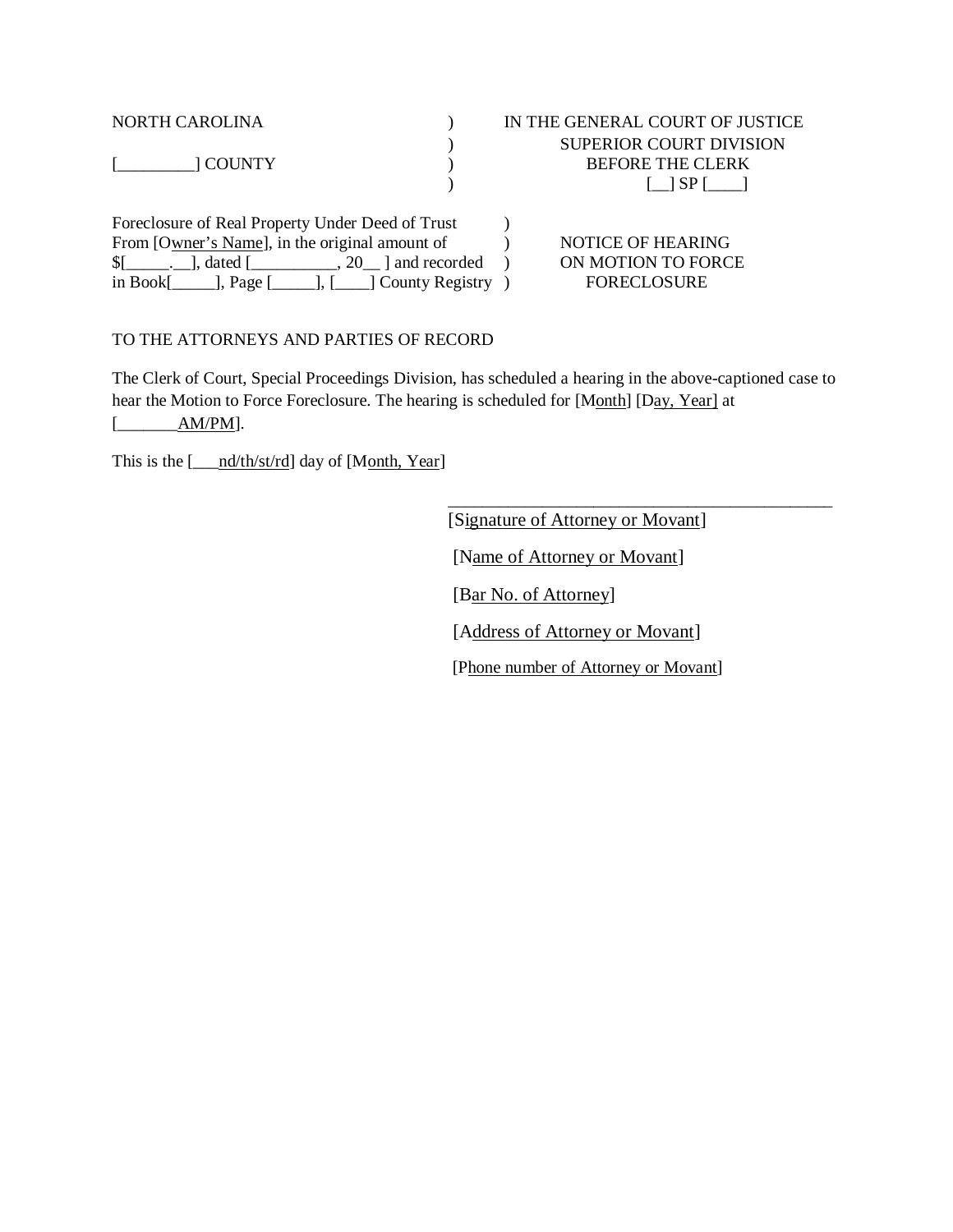## CERTIFICATE OF SERVICE

I, [Name of Attorney or Movant], hereby certify that on [Month] [Day, Year], I served copies of the foregoing Notice of Hearing on the following parties by mailing them first class, postage pre-paid addressed to the following addresses:

| [List all known addresses of Owner:] | [Name of First Substitute Trustee]          |
|--------------------------------------|---------------------------------------------|
|                                      | <b>Substitute Trustee</b>                   |
|                                      | [Name of Substitute Trustee's Organization] |
|                                      | [Address Line]                              |
|                                      | [Address Line]                              |
|                                      |                                             |
|                                      | [Name of Second Substitute Trustee]         |
|                                      | <b>Substitute Trustee</b>                   |
|                                      | [Name of Substitute Trustee's Organization] |
|                                      | [Address Line]                              |
|                                      | [Address Line]                              |

\_\_\_\_\_\_\_\_\_\_\_\_\_\_\_\_\_\_\_\_\_\_\_\_\_\_\_\_\_\_\_\_\_\_\_\_\_\_\_\_\_ \_\_\_\_\_\_\_\_\_\_\_\_\_\_\_\_\_\_\_\_\_\_\_\_\_\_\_\_\_\_\_\_\_\_\_\_\_\_\_ Date [Name of Attorney or Movant]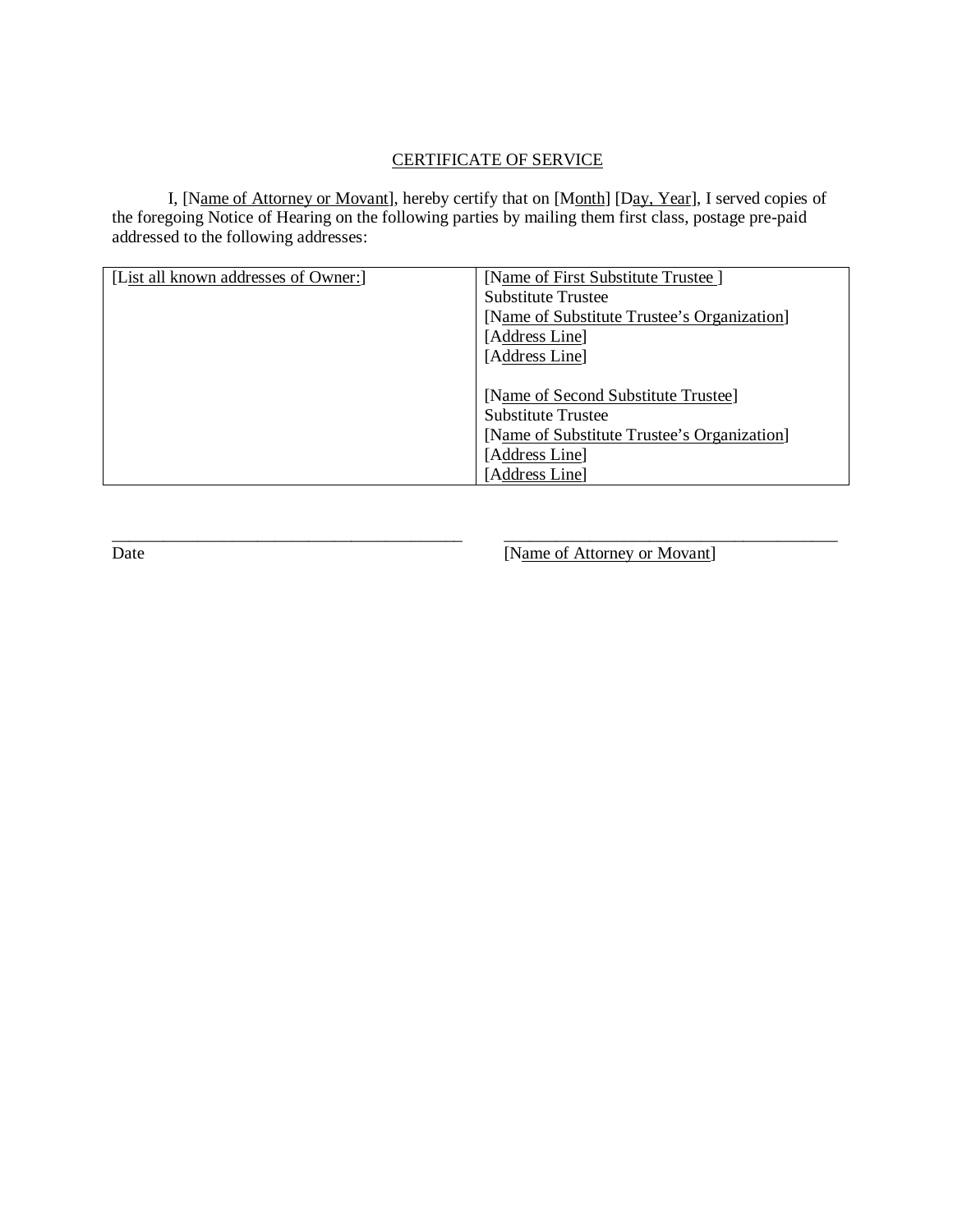| <b>NORTH CAROLINA</b>                                                                       | IN THE GENERAL COURT OF JUSTICE                                                                        |
|---------------------------------------------------------------------------------------------|--------------------------------------------------------------------------------------------------------|
| 1 COUNTY                                                                                    | <b>SUPERIOR COURT DIVISION</b><br><b>BEFORE THE CLERK</b><br>$\begin{bmatrix} 1 & 1 & 1 \end{bmatrix}$ |
| Foreclosure of Real Property Under Deed of Trust                                            |                                                                                                        |
| From [Owner's name], in the original amount of                                              | ORDER                                                                                                  |
| $\lceil \cdot \rceil$ , dated $\lceil \cdot \rceil$ , 20 $\lceil \cdot \rceil$ and recorded |                                                                                                        |
| in Book[ $\_\_\_\_\_\$ ge [ $\_\_\_\_\$ <sub>]</sub> , [ $\_\_\_\$ ] County Registry        |                                                                                                        |

The Honorable (Assistant) Clerk of Superior Court of [County], [heard argument on the Motion filed by Movant] seeking an Order forcing foreclosure on [Full Address of Property]. The Motion was taken under submission by the Court, and it is hereby allowed. [Name of Movant] has standing to bring the motion. The [Address of Property] has been abandoned by the title owner, [Name of Owner]. Trustee invoked the power of sale and an Order of Sale was issued following a hearing. Trustee properly noticed the sale. The language of the Deed of Trust is controlling and mandates the property be sold.

#### IT IS HEREBY ORDERED:

- 1. That Trustee notice the property of sale in accordance with Applicable Law for a date not later than 90 days from the date of this order;
- 2. That Trustee conduct the sale on the next scheduled date;
- 3. That Trustee shall take all action required by Applicable Law to finalize and close the foreclosure file.

Ordered this the [\_\_nd/th/st/rd] day of [Month, Year].

 [Name of (Assistant) Clerk of Superior Court] Clerk of Superior Court [County], NC

\_\_\_\_\_\_\_\_\_\_\_\_\_\_\_\_\_\_\_\_\_\_\_\_\_\_\_\_\_\_\_\_\_\_\_\_\_\_\_